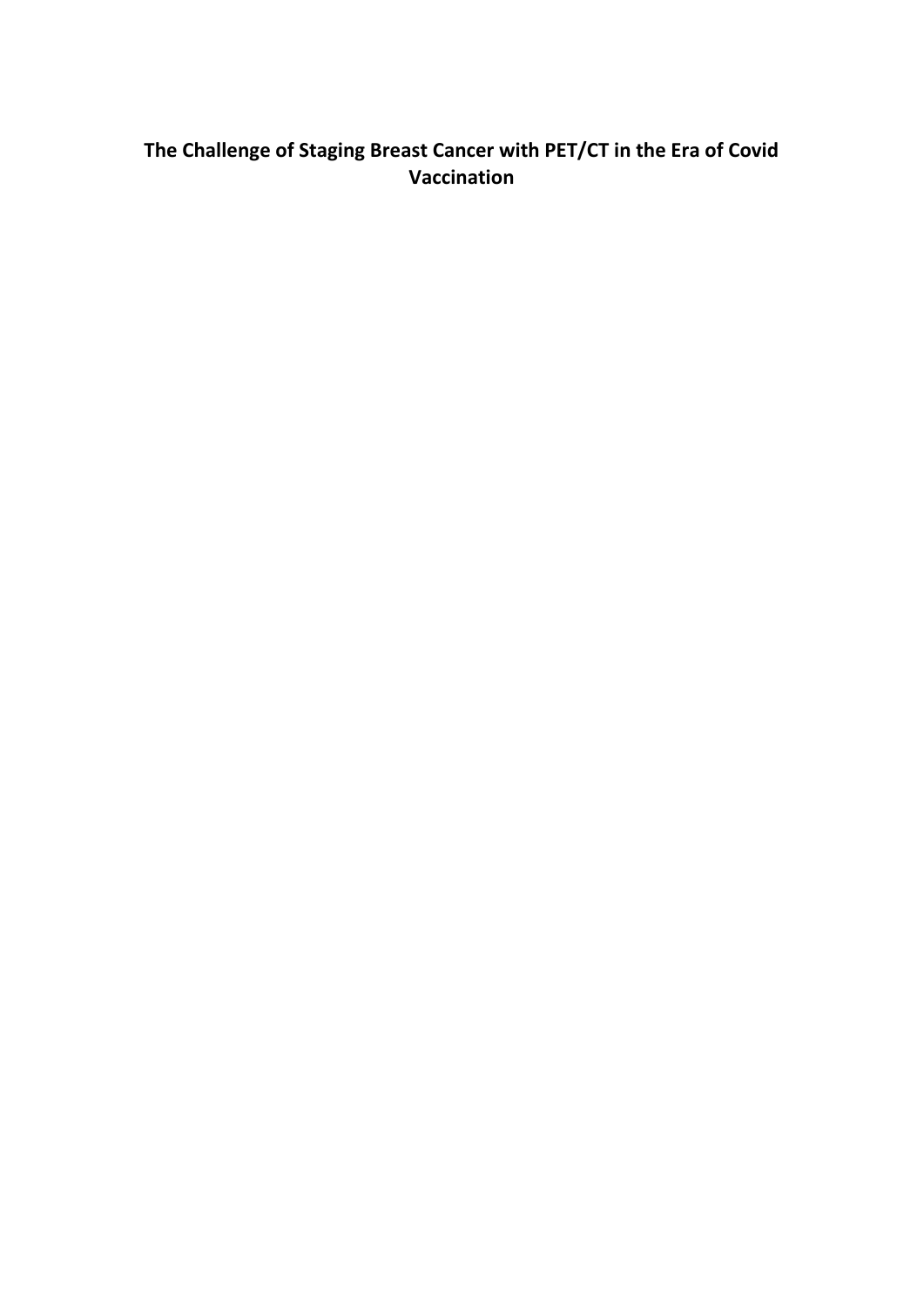## Abstract:

We report a case series of biopsy proven reactive axillary lymph nodes which were avid on FDG PET/CT in breast cancer patients post COVID-19 vaccination. With four cases presenting in a consecutive ten day period, it became apparent that metabolically active axillary lymphadenopathy is a side effect of COVID-19 vaccines, currently being deployed worldwide. This may lead to patients undergoing unnecessary biopsy. We have started taking a COVID-19 vaccine status history prior to PET/CT. If enlarged/metabolically active axillary nodes are identified in the ipsilateral vaccinated arm, then axillary ultrasound at four weeks is suggested.

Key Words: COVID-19, vaccine, FDG, PET/CT, breast cancer, lymphadenopathy

This project was supported by the NIHR UCLH-BRC.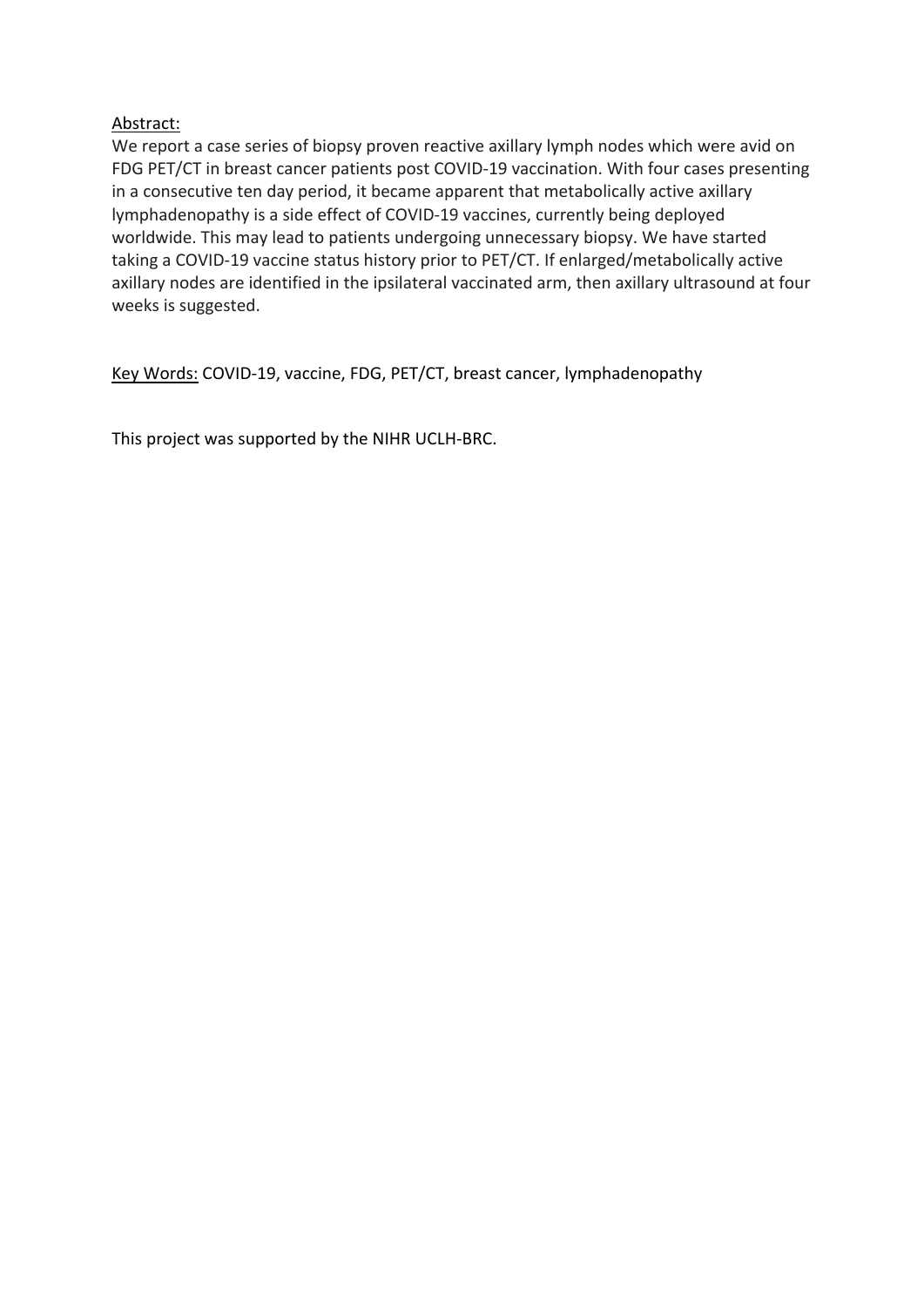**FIGURE 1.** A 67-year-old woman with a history of metastatic right sided breast cancer diagnosed two years previously presents for a restaging scan. <sup>18</sup>F-FDG PET/CT images (**A**, MIP; **B**, axial PET; **C**, axial fused PET/CT, **D**, axial CT) demonstrated intense uptake in nonenlarged left axillary and subpectoral lymph nodes (**A**-**D**, arrow). The patient received the COVID-19 vaccine in the left arm two weeks earlier. An ultrasound guided biopsy of the lymph node was undertaken and histological analysis revealed benign reactive change only. The role of PET/CT in breast cancer staging and the pitfalls in interpretation is ever increasingly recognised  $1-11$  and in this new era of mass COVID-19 vaccination care must be taken to interpret findings in relation to vaccine timing to avoid drawing inaccurate conclusions. $12-14$ 

**FIGURE 2.** A 48-year-old woman with a history of primary left sided breast cancer diagnosed seven years previously and treated with left mastectomy and axillary node clearance plus risk reducing right mastectomy and bilateral reconstruction presents for restaging scan.  $^{18}F-$ FDG PET/CT images (**A**, MIP; **B**, axial PET; **C**, axial fused PET/CT, **D**, axial CT) demonstrated intense uptake in non-enlarged right axillary lymph nodes (**A**-**D**, black and white arrows). The patient received the COVID-19 vaccine in the right arm three weeks earlier. There is a small focus of FDG avidity in the deltoid muscle in the right upper arm at the known injection site (blue arrow). This patient also underwent ultrasound guided biopsy of the lymph node which was shown to be reactive with no evidence of malignancy. At this time the UK vaccination programme was ahead of most other countries in the world, having offered the first dose of the vaccine to all over-70s by mid-February 2021. Being largely similar in age demographic, it became apparent that we would be seeing an increasing number of recently vaccinated patients presenting for surveillance cancer imaging. A new approach was needed to prevent unnecessary interventions and our institution began to collect information about vaccination such as date, type, first/second dose and arm vaccinated prior to PET/CT studies to avoid this pitfall in future patients.

**FIGURE 3.** An 83-year-old woman with primary right sided breast cancer on hormonal treatment and chemotherapy underwent routine three-monthly follow-up <sup>18</sup>F-FDG PET/CT. The patient had been given the COVID-19 vaccine in the left arm two weeks prior to the examination. <sup>18</sup>F-FDG PET/CT images (**A**, MIP; **B**, axial PET; **C**, axial fused PET/CT, **D**, axial CT) demonstrated intense uptake in non-enlarged left axillary and subpectoral lymph nodes (**A**-**D**, arrow). There was unchanged intense uptake in two stable right breast nodules (not shown). This was yet another case of axillary lymph node avidity contralateral to the known breast cancer but ipsilateral to the recently vaccinated arm. On this occasion, however, a conservative approach was taken and as the lymph nodes were of normal size on CT, the patient was scheduled for a follow up ultrasound four weeks later. It is important to stress that if the avid lymph nodes are ipsilateral to the breast cancer, or enlarged on CT, emergent further work-up with ultrasound +/- biopsy is warranted.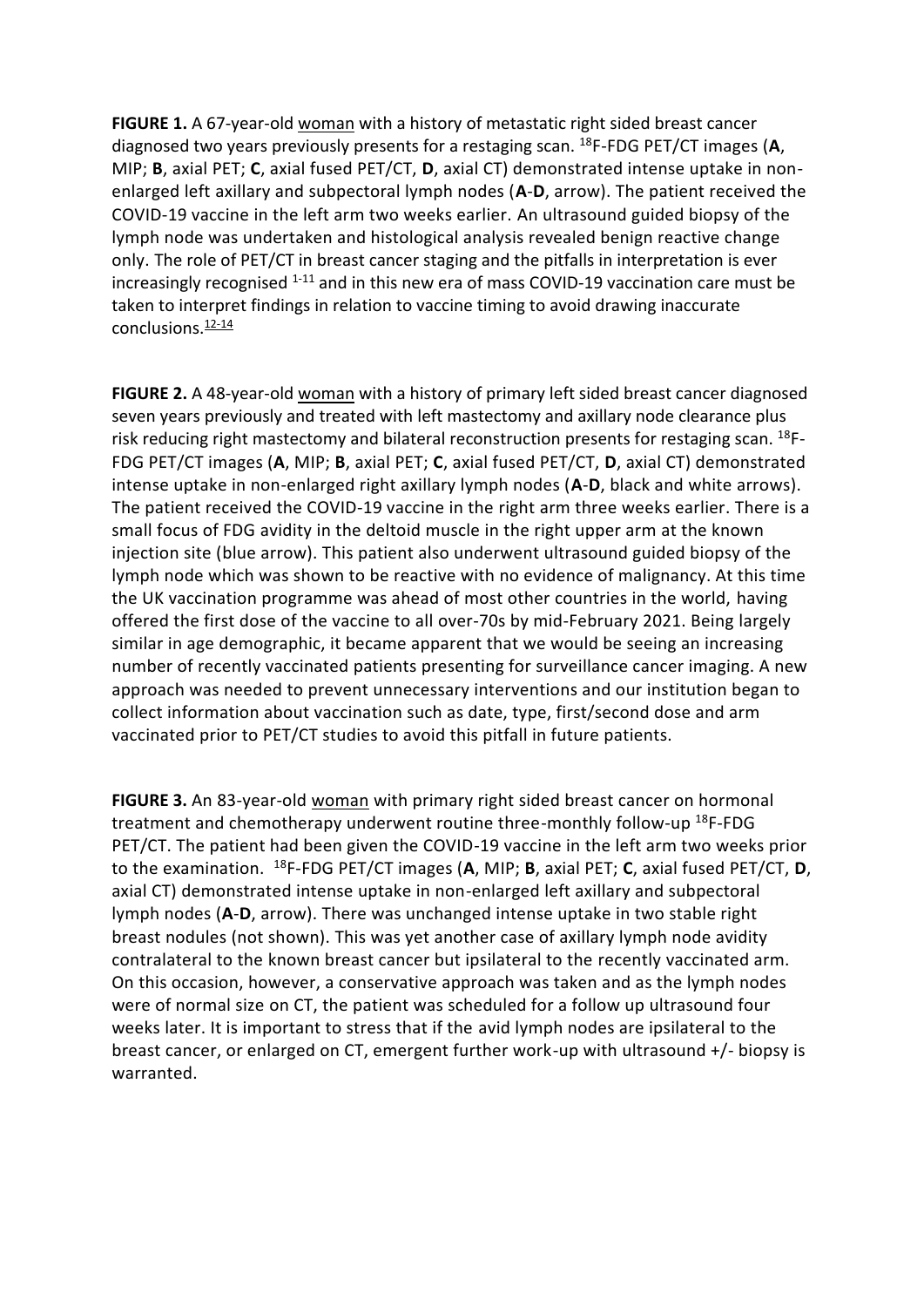**FIGURE 4.** A 66-year-old woman with a history of primary right sided breast cancer treated with right mastectomy and implant reconstruction presents for routine follow-up imaging. <sup>18</sup>F-FDG PET/CT images (**A**, MIP; **B** and **C**, axial PET, fused PET/CT and CT) demonstrated focal intense uptake in the medial aspect of the right breast adjacent to the implant in keeping with disease recurrence (**B**, arrow). There was also intense uptake in a nonenlarged left subpectoral lymph node (**C**, arrow). Further questioning revealed the patient had received the COVID-19 vaccine in the left arm less than three weeks earlier. Further research on clarifying the expected time course of axillary lymph node FDG avidity and associated SUV values on PET/CT is needed, especially as new COVID-19 vaccinations to target emerging variants may be introduced in the future. This will also ensure these patients are appropriately managed going forward.